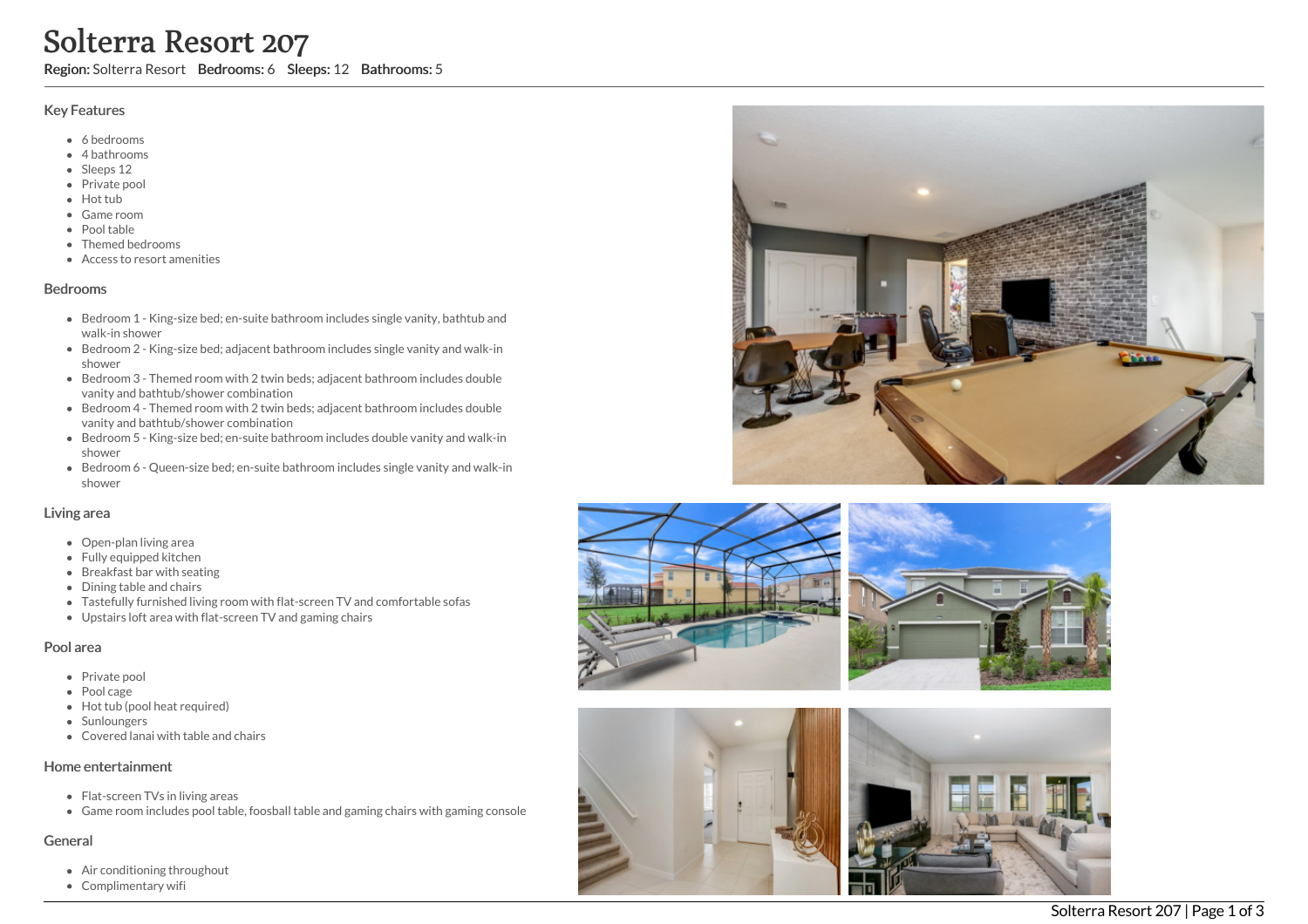- Bedding and towels included
- Private parking for up to 5 cars only

## Laundry room

- Washer and dryer
- $\bullet$  Iron and ironing board

### Children's equipment available for hire

- Crib
- Stroller
- $\bullet$  High chair
- Pack and play

# Resort Facilities

Situated in the Davenport area of Orlando, Solterra Resort is perfectly located just 15 miles from Disney World. Designed to be a tranquil and relaxing escape for the whole family, visitors to the resort will have full access to an amazing range of amenities throughout their stay. For guests who prefer to stay active, there is a fitness center on site, as well as a playground, games rooms and sports courts - challenge the family to a game of tennis before retiring to the pool. Here, you can swim in peace, relax with a cocktail in a private cabana or float down the lazy river soaking up the gorgeous Florida sun. At the heart of the resort, guests will find the Grand Clubhouse, the ideal location for reconnecting over a delicious dinner after a busy day exploring!

# Places of interest

- $\bullet$  Golf course  $\tilde{A}$ dâ.  $\neg$ â $\epsilon$ œ 7 miles
- Supermarket  $\tilde{A}$ ¢â.¬â€œ 3 mile
- Shopping mall  $\tilde{A} \notin \hat{a}$ ,  $\neg \hat{a} \notin \text{ce}$  3 miles
- $\bullet$  Disney World  $\tilde{A}$ dâ,  $\neg$ â $\epsilon$ œ 11 miles
- Seaworld  $\tilde{A}$ ¢â,¬â€œ 16 miles
- $\bullet$  Universal Studios  $\tilde{A} \triangleleft \hat{a}$ ,  $\neg \hat{a} \in \mathbb{C}$  21 miles
- Legoland  $\tilde{A} \notin \hat{a}$ ,  $-\hat{a} \notin \text{ce } 26$  miles
- $\bullet$  Beaches  $\tilde{A} \notin \hat{a}$ ,  $\neg \hat{a} \in \mathbb{C}$  are 76 miles